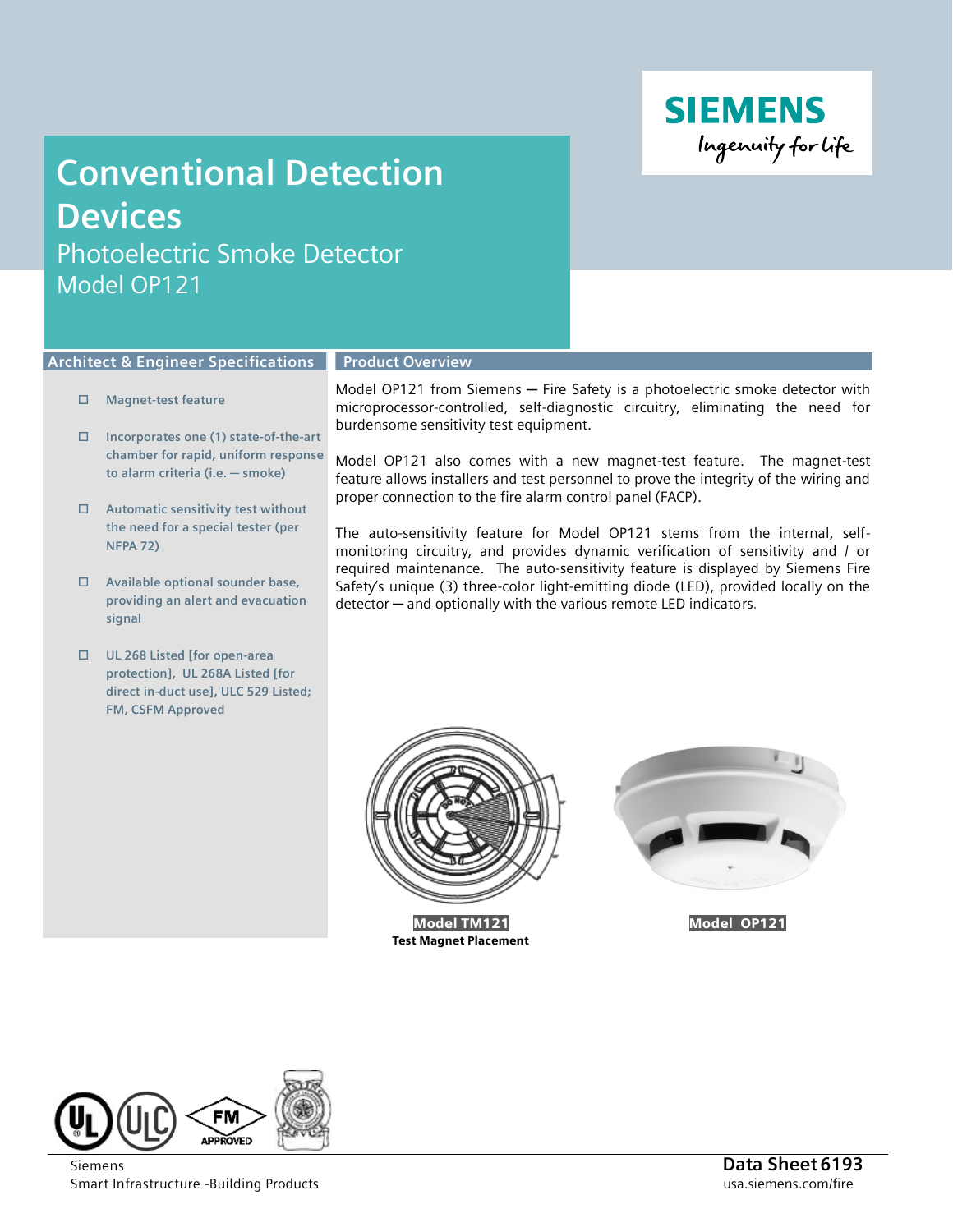| <b>Environmental Ratings</b>     |                                                                                           |  |
|----------------------------------|-------------------------------------------------------------------------------------------|--|
| <b>OPERATING</b><br>TEMPERATURE: | $32^{\circ}$ F (0°C) – 120°F (49°C)                                                       |  |
| <b>HUMIDITY:</b>                 | $0 - 95%$<br>(non-condensing)                                                             |  |
| `AIR<br><b>PRESSURE.:</b>        | No effect                                                                                 |  |
| <b>AIR</b><br><b>VELOCITY:</b>   | $0 - 4000$ feet / minute<br>[for open-area protection and direct, in-duct<br>application] |  |

| <b>Electrical Ratings</b>            |                     |  |
|--------------------------------------|---------------------|--|
| <b>VOLTAGE</b>                       | 16VDC - 27VDC       |  |
| <b>RIPPLE:</b>                       | 3V (peak to peak)   |  |
| <b>SUPERVISORY</b><br><b>CURRENT</b> | $500\mu A$          |  |
| <b>ALARM</b><br><b>CURRENT:</b>      | 50mA                |  |
| <b>START UP</b><br>TIME:             | 30 seconds,<br>max. |  |

| Detector Sensitivity |                         |  |
|----------------------|-------------------------|--|
| <b>SENSITIVITY</b>   | $1.71 - 2.8\%$ / ft.    |  |
| <b>RANGE:</b>        | (nominal $2.3\%$ / ft.) |  |

| <b>LED Indicator Operation</b> |                                                             |                                                 |
|--------------------------------|-------------------------------------------------------------|-------------------------------------------------|
| <b>FLASH COLOR</b>             | <b>CONDITION</b>                                            | <b>FLASH</b><br><b>INTERVAL</b><br>(in seconds) |
| <b>GREEN</b>                   | Normal supervisory<br>operation.                            | 10                                              |
| <b>YELLOW</b>                  | Detector is in trouble<br>and needs<br>replacement.         | 5                                               |
| <b>RED</b>                     | Alarm condition.                                            | 2.5                                             |
| <b>NO FLASH</b>                | Detector is not<br>powered, or detector<br>requires repair. |                                                 |

| <b>Details for Ordering</b>    |                              |                                                                       |  |
|--------------------------------|------------------------------|-----------------------------------------------------------------------|--|
| <b>MODEL</b><br><b>OR TYPE</b> | <b>PART</b><br><b>NUMBER</b> | <b>PRODUCT</b>                                                        |  |
| OP121                          | S54372-F1-A1                 | Photoelectric<br>Smoke Detector                                       |  |
| OH121                          | S54372-F2-A1                 | <b>Photo Thermal</b><br>Smoke Detector                                |  |
| HI121                          | S54372-F3-A1                 | <b>Thermal Detector</b>                                               |  |
| <b>TM121</b>                   | S54370-S12-A1                | <b>Test Magnet</b>                                                    |  |
| <b>FDBZ492</b>                 | S54319-B22-A1                | Air-Duct Housing                                                      |  |
| FDBZ492-R                      | S54319-B24-A1                | Air-Duct Housing<br>with Relay                                        |  |
| FDBZ492-PR                     | S54319-B25-A1                | Self-Contained Air-<br>Duct Housing with<br>Power Supply and<br>Relay |  |
| FDBZ-WP                        | S54319-B26-A1                | Compatible Air-<br>Duct Weatherproof<br>Housing                       |  |
| FDBZ-RTL                       | S54319-B27-A1                | Remote Test Lamp                                                      |  |
| <b>DB-ADPT</b>                 | 500-094187                   | <b>Adapter for Model</b><br>PE-11 to Model<br>DB-3 Base               |  |
| <b>DB-11</b>                   | 500-094151                   | Low-Profile<br>Surface-Mount<br>Base                                  |  |
| <b>DB-11E</b>                  | 500-094151E                  | Smaller-Diameter<br><b>Detector Base</b>                              |  |
| $LK-11$                        | 500-695350                   | Model PE-11<br>Detector-Locking<br>Kit                                |  |
| <b>RLC-11</b>                  | 500-694625                   | Remote LED<br>Ceiling Mount<br>Detector, Red                          |  |
| <b>RLW-11</b>                  | 500-694626                   | Remote LED Wall<br>Mount Detector,<br>Red                             |  |
| RSAC-11                        | 500-694935                   | Remote, Multi-<br>Color LED: Ceiling<br>Mount                         |  |
| <b>RSAW-11</b>                 | 500-695101                   | Remote, Multi-<br>Color LED: Wall<br>Mount                            |  |

See**:** [www.STI-USA.com](http://www.sti-usa.com/) for further details on ordering Model STI-9604

| In Canada order: |  |  |
|------------------|--|--|
|                  |  |  |

| <b>MODEL</b><br>OR TYPE | <b>PART</b><br><b>NUMBER</b> | <b>PRODUCT</b>                                  |
|-------------------------|------------------------------|-------------------------------------------------|
| DB-11C                  | 500-095687                   | Detector<br>Mounting Base,<br><b>ULC Listed</b> |